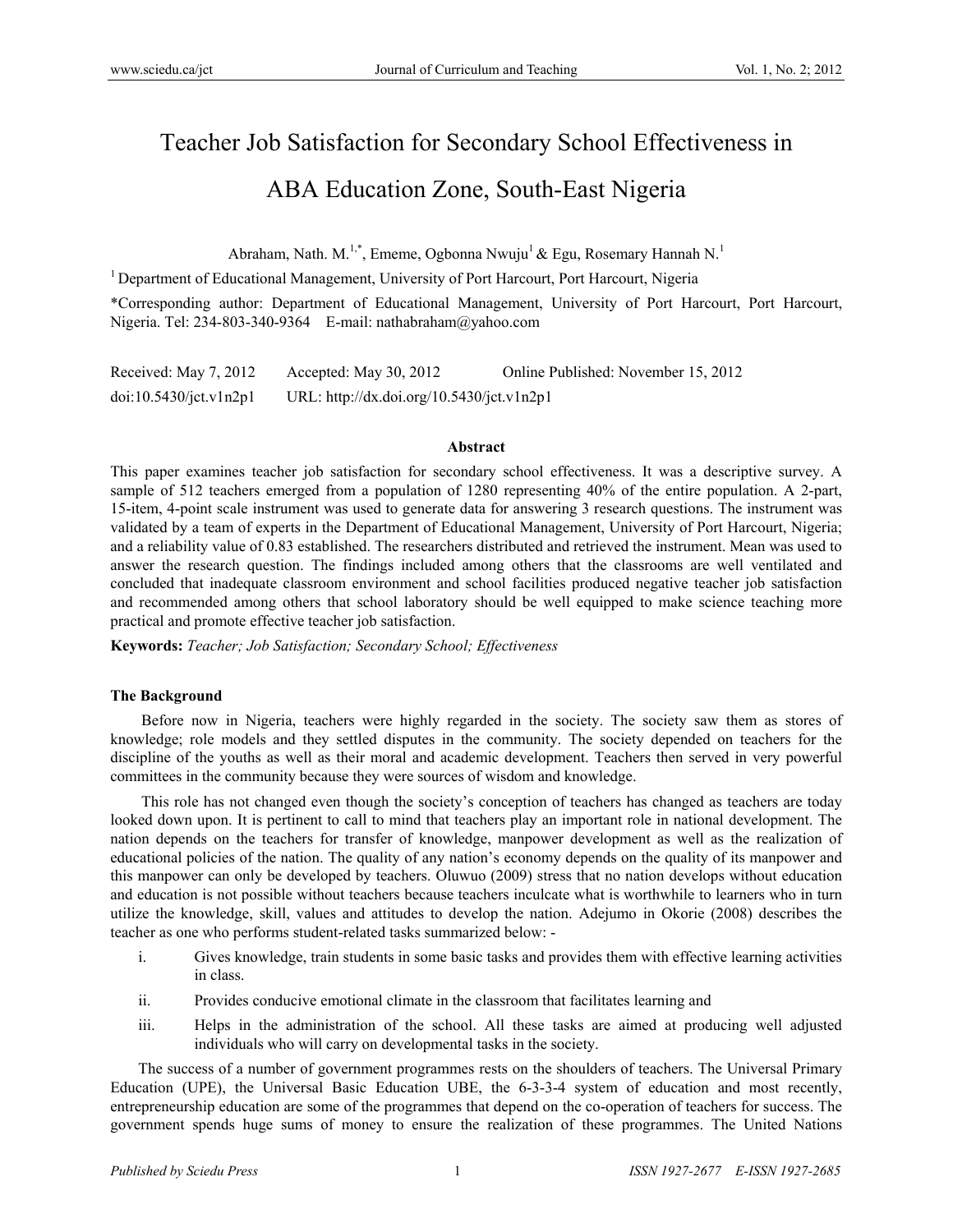Educational Scientific and Cultural Organization (UNESCO) advocates that 26% of the annual budget of every nation be spent on education. In view of this, huge sum of money is spent on education, there is need to ensure that teachers are properly motivated enough to give their full potential in the realization of the national education goals. The job satisfaction of teachers is of paramount importance to make sure that teachers who will carry out these all important functions are in the mood to give their best so that the country's manpower development is properly developed.

Ukeje, Okorie and Nwagbara (1992) define organizational effectiveness as the extent to which organizations achieve their objectives with minimal expenditure of time and money. For them, it is the extent to which students are achieving, the teachers are satisfied, the staff morale is high, student dropout is low. School effectiveness is the extent to which the school is able to meet with the goals and aspirations of which it is established. The goal of the school is not only to make students acquire good grades and certificates but also to socialize the students and produce all round developed individuals who are well prepared to fit in as leaders of tomorrow and take over the development of the economy. Teacher Job Satisfaction is a measure of organizational or school effectiveness. When teachers are not satisfied with their jobs to the extent that attrition rate is high, it means that the schools are not effective. Igwe (2000) sees an effective school as one that could provide admission opportunities and turn out reputable students which in turn would project the image of the catchments to the outside world. Griffin (1984) is of the opinion that an effective organization is one that meets the following criteria: (1) ability to acquire the resources needed (2) ability to operate smoothly and efficiently without strain (3) ability to satisfy the demands and expectations of the groups that have a strong interest in the organization. When schools meet the above criteria, they can now be regarded as effective. Schools in south-east Nigeria cannot be said to be effective with the present situation of things. Classes are overcrowded, basic facilities are lacking, teachers' salaries are irregular and teacher job satisfaction is lacking. A lot still needs to be done to ensure that our schools meet up with the goals for which they are established. In the light of the foregoing therefore, this paper seeks to explore teacher job satisfaction for secondary school effectiveness in Aba Education Zone, South-East, Nigeria.

#### **The Problem**

There has been so much complaint about the falling standard of education in Nigeria. Parents and the government complain that teachers are to blame as they have not been alive to their responsibilities. They accuse teachers of abandoning their duties for other businesses, truancy, absenteeism and dereliction of duty, leaving the students to their fate. Teachers on their part blame the government for late payment of salaries and allowances, poor working conditions, poor salary structure, lack of incentive, poor motivation leading to job dissatisfaction. The Nigerian Union of Teachers (NUT) has used incessant strike actions to press for salary increase and better condition of service. The non-professionalization of teaching has also compounded the problem of teachers as teachers do not receive the same treatment as their counterparts in other professions who have better salary structure and conditions of service.

The United Nations Educational, Scientific and Cultural Organization (UNESCO) recommended that developing nations spend 26% of their annual budget on education but Nigeria spends only about 10% or less of its budget on education. This has led to the inability of the government to equip school with modern facilities. Teachers work under very poor conditions and this situation cannot make for school effectiveness and efficiency. Furthermore, most government policies that concern education are formulated by politicians who know little or nothing about education. These policies are thenpushed down to teachers to carry out and they end up most times not working asthose policiesrunparallel to the educationalproblemsof the nation. The study therefore will aim at finding answers to the following pertinent question: What factors of school facilities determine teacher job satisfaction? What teacher characteristics determine teacher job satisfaction? What human relations factors determine teacher job satisfaction?

#### **Purpose of Study**

The purpose of this study is to identify the factors of school facilities that determine teacher job satisfaction, teachers' personal characteristics that determine job satisfaction, and the human relations factors that determine teacher job satisfaction.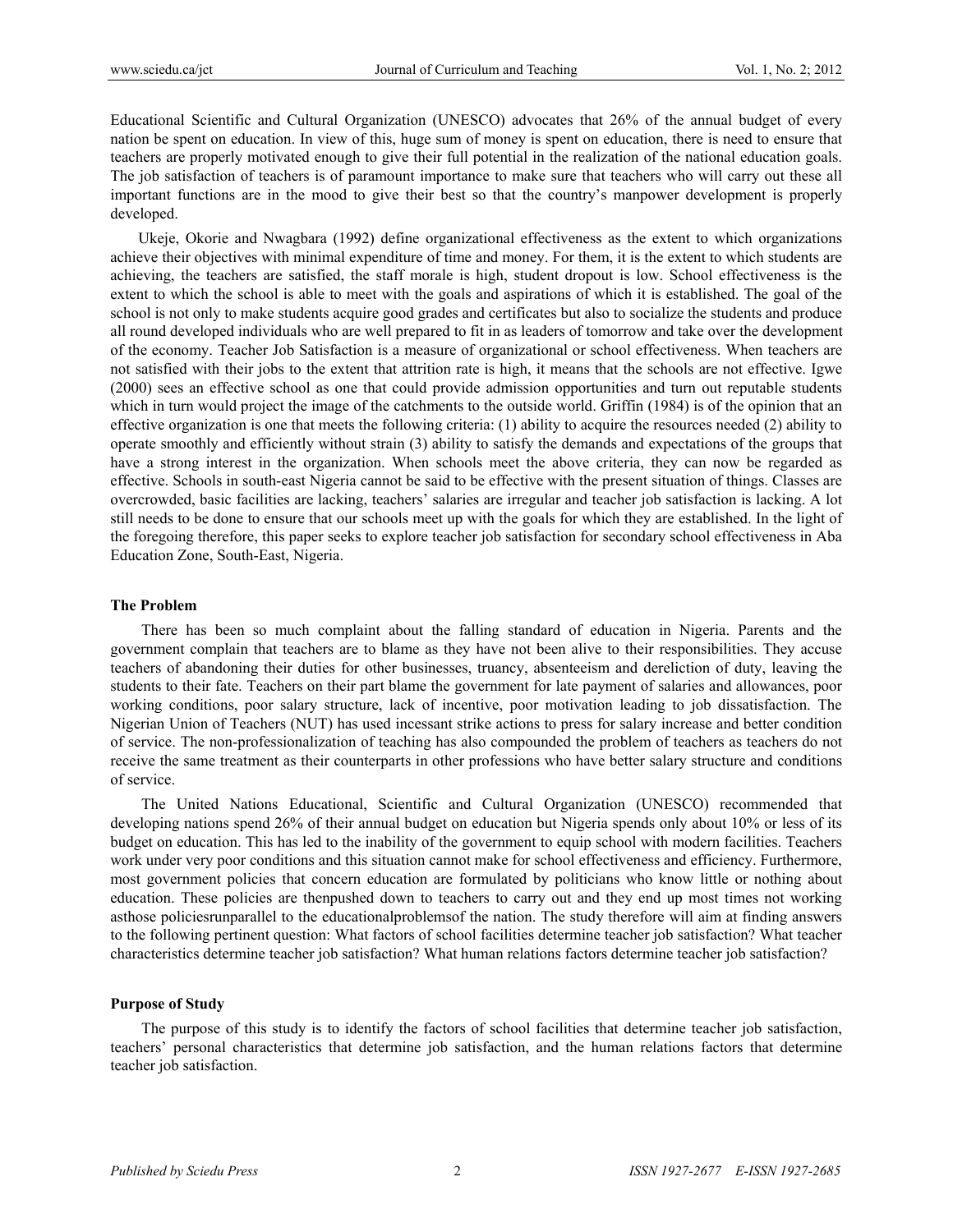#### **Research Questions**

The following research questions guided the study:

- 1) What factors of school facilities determine teacher job satisfaction?
- 2) What are the teachers own characteristics that determine teacher job satisfaction?
- 3) What factors of human relations determine teacher job satisfaction?

#### **Method**

The study was a descriptive survey. Data collected were presented as they were. The design was used to determine the extent teacher job satisfaction could guarantee secondary school effectiveness in Aba Education Zone. All the 1280 (421 males and 859 females) made up the population. A sample of 512 teachers representing 40% was selected through proportionate random representation.

A 2-part, 15-item, 4-point scale instrument titled 'Job Satisfaction School Effectiveness Questionnaire (JSSEQ)' was used to gather data for answering 3 research questions. The instrument was validatedby a team of experts in the Department of Educational Management, University of Port Harcourt, Nigeria and a reliability of co-efficient of r=0.83 established using Pearson's Product Moment Correlation. Mean was used to answer the 3 research questions.

#### **Results**

### **Research Question 1**: *What factors of school facilities determine teacher job satisfaction?*

**Table 1:** Factors of school facilities

|   | Factors of school facilities that determine |        |          |                |
|---|---------------------------------------------|--------|----------|----------------|
|   | teacher job satisfaction                    | X male | X female | <b>Remarks</b> |
|   | Classroom in well ventilated and managed.   | 3 20   | 2.90     | A              |
| 2 | Electricity is always available.            | 2.40   | 2.31     | R              |
|   | Library and teachers books are available.   | 2.35   | 2.27     | R              |
| 4 | Science laboratory is well equipped.        | 2.40   | 2.48     | R              |
|   | School library is well equipped.            | 2.35   | 2.47     | R              |
|   | <b>Grand Mean</b>                           | 2.54   | 2.49     |                |

Data in table 1 indicate that classroom is well ventilated. This had mean 3.20 and 2.90 for male and female teachers. Electricity is always available pooled 2.40 and 2.31 means respectively for male and female teachers. Library and teachers' books are available generated for male teachers 2.35, female teachers 2.27. Science Laboratory is well equipped 2.40 and 2.48 for both. School library is well equipped had the mean 2.35 and 2.47 for male and female teachers respectively.

Thus, answer to research question 1 is the only factor of school facility that determine teacher job satisfaction is that classrooms are well ventilated.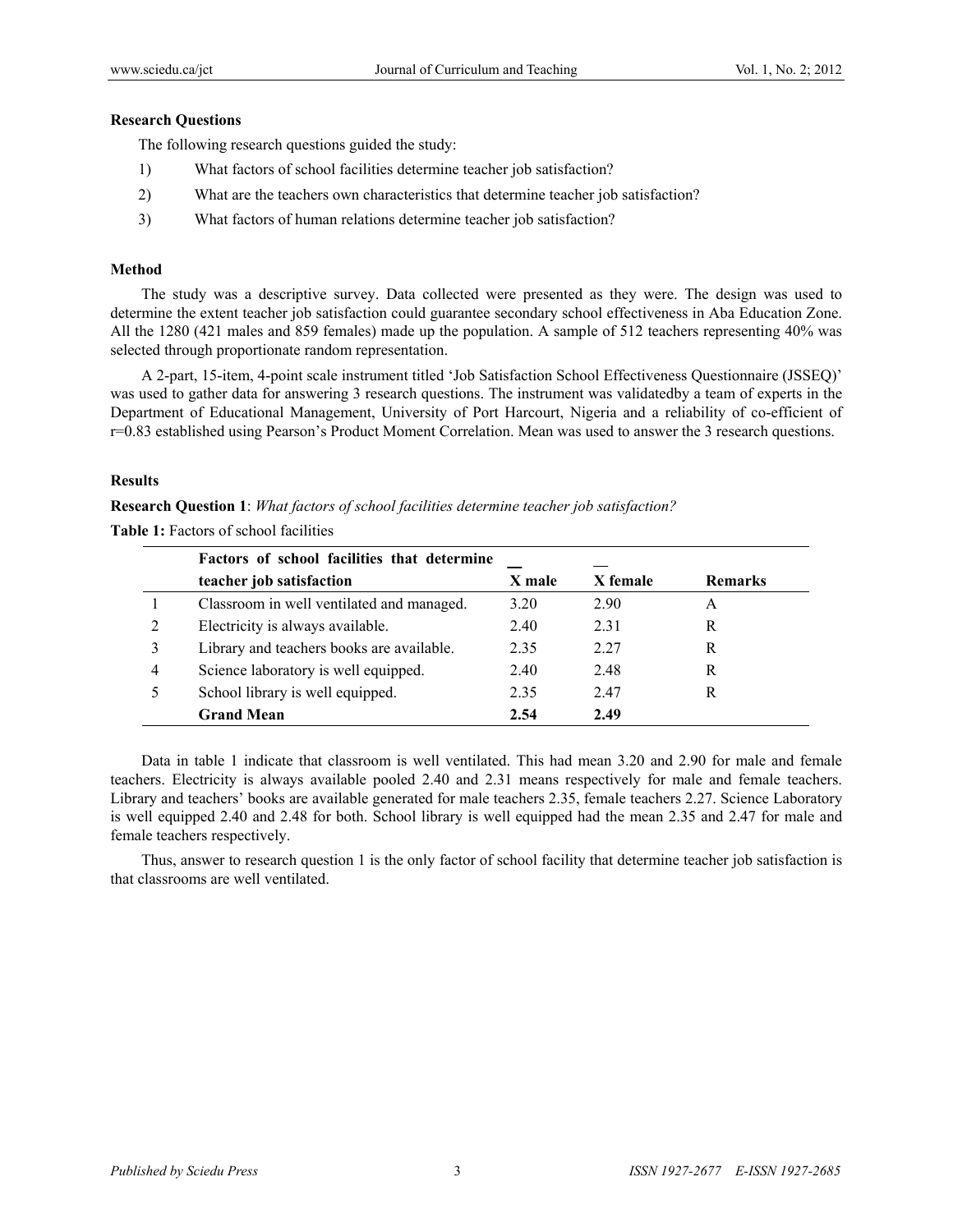|    | <b>Teacher Characteristics that determine</b> |        |          |                |
|----|-----------------------------------------------|--------|----------|----------------|
|    | job satisfaction                              | X male | X female | <b>Remarks</b> |
| 6  | Teacher is qualified                          | 3.10   | 2.95     | A              |
|    | Teacher attends seminar / workshop.           | 2.50   | 2.52     | A              |
| 8  | Teacher is experienced                        | 2.84   | 2.80     | A              |
| 9  | Teacher is young $&$ energetic.               | 2.65   | 2.68     | A              |
| 10 | professional<br>Teacher<br>attended<br>has    | 2.70   | 2.74     | А              |
|    | programme                                     |        |          |                |
|    | <b>Grand Mean</b>                             | 2.76   | 2.74     |                |

| <b>Research question 2:</b> What are the teacher characteristics that determine Job Satisfaction? |  |  |
|---------------------------------------------------------------------------------------------------|--|--|
|---------------------------------------------------------------------------------------------------|--|--|

Table 2 indicates that teacher is qualified had a mean of 3.10 and 2.95 for male and female teachers respectively. Teacher attends seminar and workshop pooled means 2.50 (males) and 2.52 (females). Teacher is experienced generated means 2.84 and 2.80 for male and female teachers respectively. Teacher is young and energetic scored 2.65 and 2.68 for the two groups. Teacher has attended professional programmes 2.70, 2.74 for the two groups.

In the light of the above, the followings are teacher factors that influence job satisfaction:

- a. Teacher qualification
- b. Teacher attendance of professional seminars and workshops
- c. Teachers' experience
- d. Teacher youthfulness, health and strength.
- e. Teacher attendance of other professional programmes.

#### **Researcher Question 3:** *What human relation factors determine teacher job satisfaction?*

| Table 3: Human relation factors that determine teacher job satisfaction |
|-------------------------------------------------------------------------|
|-------------------------------------------------------------------------|

|    | Human Relations factors that determine                                        |        |          |                |
|----|-------------------------------------------------------------------------------|--------|----------|----------------|
|    | <b>Teacher Job Satisfaction</b>                                               | X male | X female | <b>Remarks</b> |
| 11 | Principal holds regular meetings with teachers<br>to discuss school affairs.  | 3.41   | 3.40     | A              |
| 12 | There is regular PTA meetings to discuss 2.25<br>students' affairs            |        | 3.24     | A              |
| 13 | There is cordial relationship<br>between 2.95<br>principals and staff member. |        | 2.95     | A              |
| 14 | There is regular cordial internal supervision.                                | 3.05   | 3.09     | A              |
| 15 | Teachers are assigned duties and allowed to<br>use their discretion to work.  | 2.58   | 2.61     | A              |
|    | <b>Grand Mean</b>                                                             | 3.05   | 3.06     |                |

Data in table 3 reveal that principal holds regular meetings with teachers to discuss school affairs generated. This generated mean scores of 3.41 and 3.40 for male and female teachers respectively. There are regular PTA meetings to discuss students' affairs (means 3.25 and 3.24 for male and female teachers respectively). There is cordial relationship between principals and staff members tied at mean score 2.95 for both categories of teachers. There is regular cordial internal supervision pooled (mean scores 3.05 and 3.09 for male and female teachers respectively). Teachers are allowed to use their discretion to work scored 2.58 and 2.61 for male and female teachers respectively.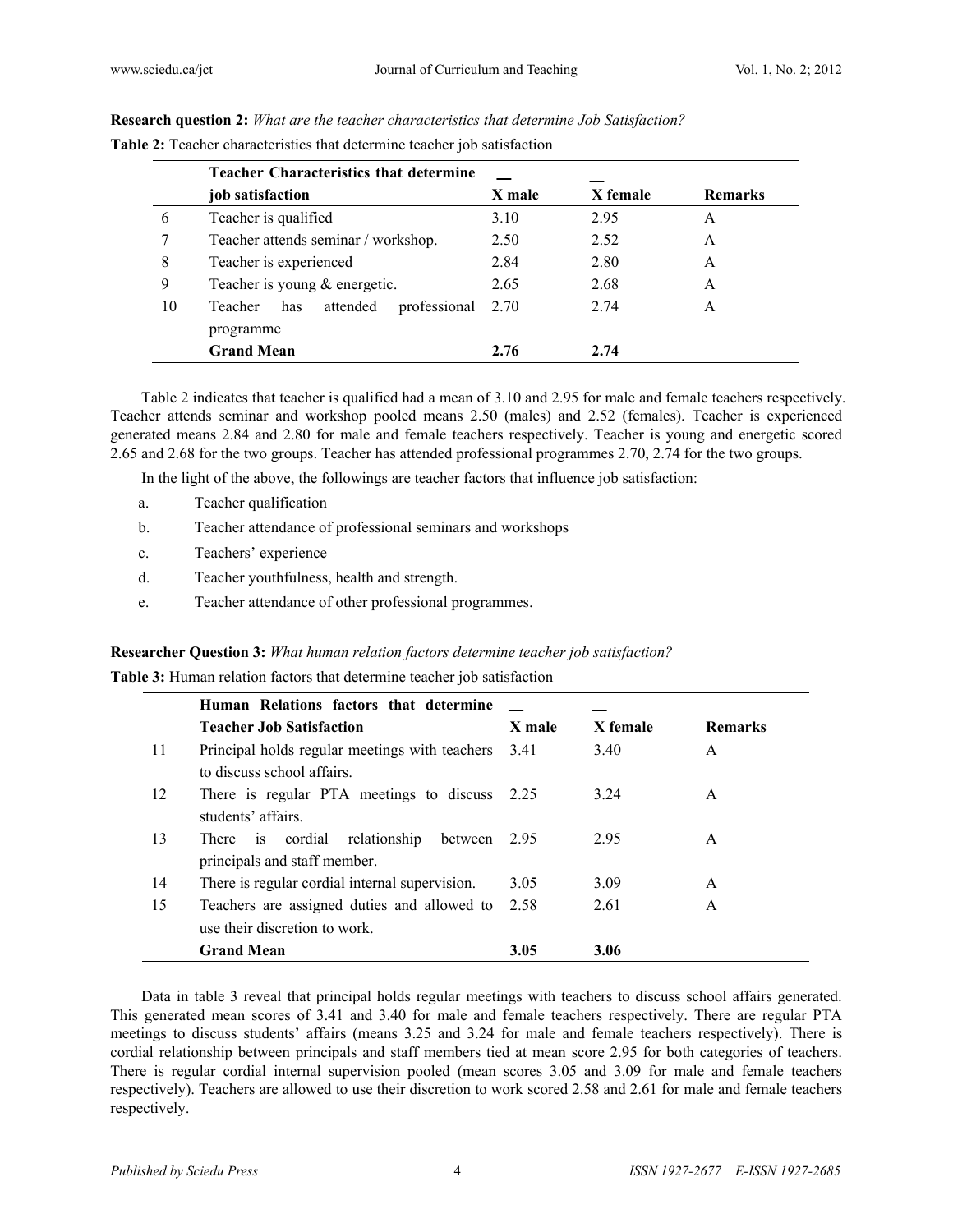From the foregoing presentation, answer to research question 3 are:

- a. Principals hold regular meetings with staff to discuss school affairs.
- b. There are regular meetings with staff to discuss school affairs.
- c. There is cordial relationship between principals and staff members.
- d. There is regular cordial internal supervision.
- e. Teachers are assigned duties and allowed to use their discretion to work.

#### **Discussions**

Results indicate that classrooms are well ventilated and manageable. This is perfectly in agreement with the findings of Ani in Ndu, Ocho and Okeke (1997) who noted that there is a positive relationship between the academic performance of students and the availability and nature of classrooms. This author further adds that if there is shortage of classrooms, furniture, equipment and other material resources, this can affect the productivity of the teacher and this affects his level of job satisfaction. Similarly, Orukotan and Oladipo (1994) suggest that efforts should be made to bring together in a careful manner those elements which help to create job teaching and learning audition in a class and thus improve the level of teacher job satisfaction. Edem (1987) and Abraham (2003) suggest that the class size must be manageable with good sitting arrangement to permit students seeing the board from all angles of the class. The authors added that the classroom should be well ventilated to allow free movement of air, especially in this era of climate change and considering the humid tropical weather.

Results show with low means of below 2.50 that electricity, library and teacher book, school laboratory are not regularly available/well equipped. All these portend loss of interest on the part of both the teacher and the students thereby limiting the chances of the learner acquiring much from the teacher and the continuous job satisfaction of the teacher.

Results show that teacher characteristics determine job satisfaction. Young teachers tend to show difficulty in being satisfied. The main reason being that since they are young, they will want to explore and look for better paying jobs that offer better job satisfaction. Stuit and Smith (2009) found that teacher attrition is highest among teachers who are young and energetic. Results indicate that when teachers are professionally trained, qualified and experienced they tend to leave their present poor condition to jobs where they can find job satisfaction. G.N.A.T (2010) observes that the rate of teacher attrition and dissatisfaction are more among young teachers. Additionally, Hannskek, Kain and Rivkin (2004) agree that teachers who left the profession because of job dissatisfaction were generally young and inexperienced or much older approaching retirement eligibility.

Guriano, Santibanez, Daley andBewer (2006) found that teachers with advanced degree from prestigious colleges and teachers with degrees in high market value subjects typically leave teaching jobs for jobs in non-educational fields where they will find better job satisfaction.

Findings also indicated that principal's human relations affect the level of teacher job satisfaction. Reacting to the above scenario, Akubue in Ndu et al (1997) advises that principals should encourage teachers to promote and pursue good relation with the community. In addition, teachers according to Akubue (1997) should have a friendly disposition towards parents. This will give teachers a sense of value, responsibility and job satisfaction.

In line with the above thought, Okorie (2008) suggests that there should be a cordial relationship between teachers and principals, teachers and supervisors. When there is no job satisfaction in the teachers work environment, he does not put in his best. This will affect teaching and learning adversely; the goals of education may be limited and the society suffers because the future generation may not have been adequately exposed and prepared to face challenges after school because they have been inadequately prepared.

#### **Conclusions**

Inadequate classroom environment and school facilities affected the teacher and produced negative teacher job satisfaction. Poor electricity, inadequate library, lack of teacher books, unfriendly classrooms and ill-equipped laboratories adversely affected the performance of teacher skewing it to the negative. All these gave rise to poor teacher job satisfaction.

Teachers' personal characteristics influenced the level of job satisfaction demonstrated by the teacher. This is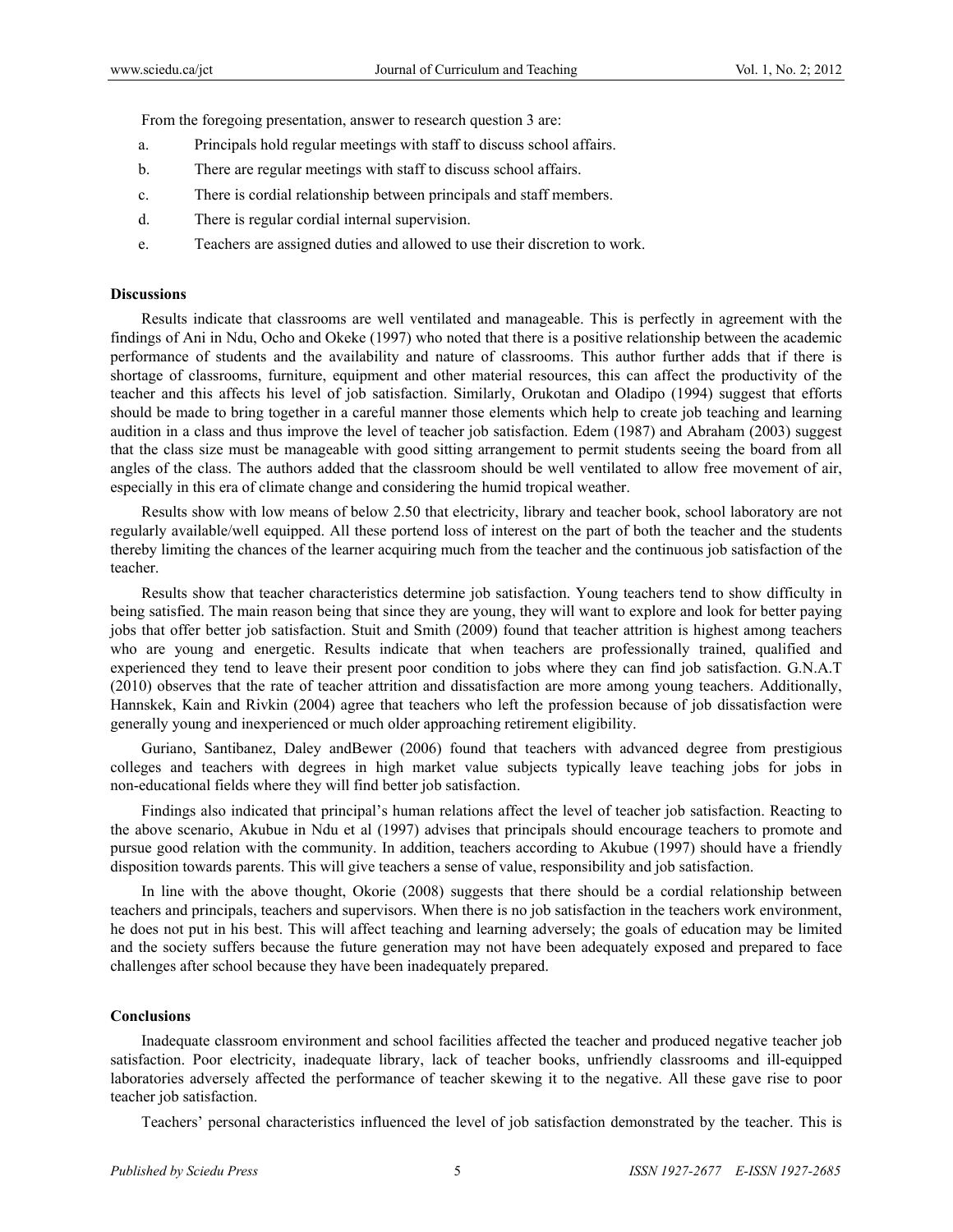because young and energetic teachers for instance, tend not to be satisfied with their job. Teachers' level of human relations affected their job satisfaction. This is because where the principal holds regular meetings with teachers to discuss academic and school affairs, gave teachers assignments and allowed them use their discretion, teachers put in their best and show physically that they are satisfied because they will follow up the execution of these assignments with greater zeal.

#### **Recommendations**

From the results of the data analyzed, the following recommendations emerged:

- 1) Electricity should be available always. This will enable the teachers and students work at all times not interrupted by epileptic power supply common in Nigeria
- 2) Library and teacher books should be adequately provided. This will encourage, promote and propel scholarly works and habits.
- 3) The school laboratory should be adequately equipped. This will make teaching and learning of science subjects more practical.
- 4) Efforts should be made to encourage young teachers stay on the job. This is because this class of teachers show more enthusiasm in the job and pursue their work schedule with greater zeal and energy.
- 5) Teachers should be assigned duties and allowed to use their discretion to work. This will encourage greater commitment to the job.
- 6) Teachers should be consulted in matters concerning education. This will give them sense of belonging and guarantee their greater jobs satisfaction.

#### **References**

Abraham, N. M. (2003). *Educational Administration in Nigeria*. Port Harcourt: Pam Unique Publishers.

- Akubue, A. (1997). Administration of School Community Relations. In A. N. Ndu; L. O. Ocho& B. S. Okeke (eds) (1997). *Dynamics of educational Adminsitration and Management: The Nigerian Perspective*. Awka: Nigeria, Mek, p. 258
- Ani, C. J. (1997). Procurement, Management and Maintenance of school plant. In A. N. Ndu; L. O. Ocho, & B. S. Okeke (eds.). *Dynamics of educational administration and management: The Nigerian perspective.* Akwa: Mek Publishers, Pp. 286-296.
- Edem, D. A. (1987). *Introduction to Educational Administration in Nigeria*. Ibadan Nigeria: Safari Books.
- G.N.A.T (2010). *Teacher Attrition in Ghana Pre-tertiaryEducation System*. Retrieved on the 15<sup>th</sup> March 2012 from www.ghana.newsagency.org/details/edu
- Griffin, R. W. (1984). *Management.* Boston: HoughsonMiffin.
- Guariano, G., Santibanez, L., & Daley, G. (2006). Teacher Recruitment and Retention: A Review of the Recent Empirical Literature. *Review of Educational Research, 76*(2), 173-208. http://dx.doi.org/10.3102/00346543076002173
- Hannshek, E. A., Kain, J. F., & Rivkin, S. G. (2004). Why Public Schools Loose Teachers. *Journal of Human Resources, 39*(2), 326-354. http://dx.doi.org/10.2307/3559017
- Igwe, R. (2000). Teacher Turnover and Shortages: An Organizational Analysis. *American Education Research Journal, 38*(3), 499-534.
- Okorie, N. C. (2008). *Teachers Matter: Formulation and Implementation of Teachers educational policies*. A keynote address delivered at the World Teachers Day Celebration at Ibeku High School, Umuahia on the 5<sup>th</sup> of October 2008.
- Oluwuo, S. O. (2009). *Build the Future, Invest in Teachers Now*. A keynote Address Delivered at the World Teachers Day Celebration at Ibeku High School, Umuahia on the 5<sup>th</sup> of October 2009.
- Orokutan, A., & Oladipo, S. (1994). *Primary Education in Nigeria.* Lagos: Nitox-Kuncho Publication. pp. 388-390.